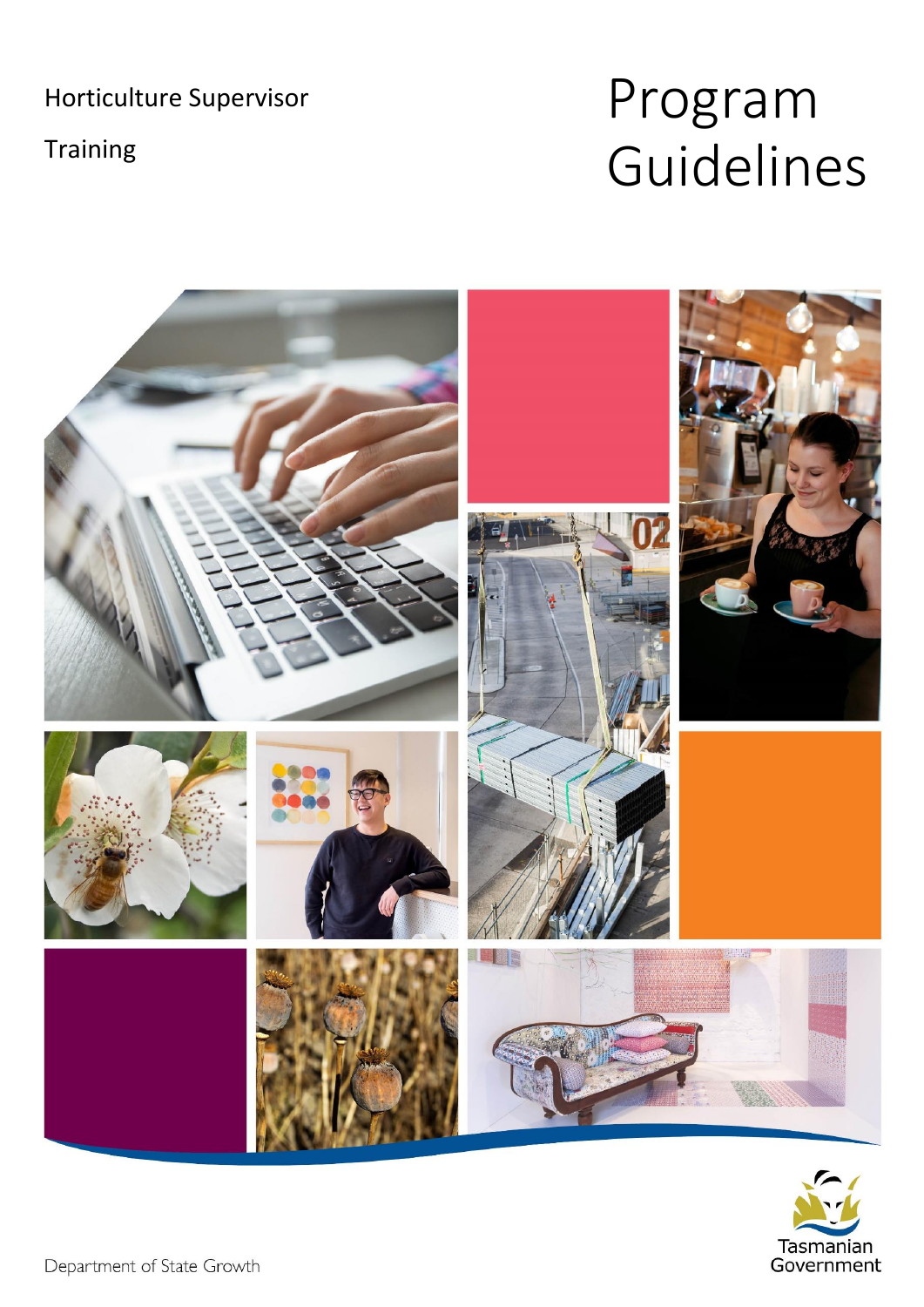# <span id="page-1-0"></span>Contents

| 1.  |  |  |  |  |  |
|-----|--|--|--|--|--|
| 1.3 |  |  |  |  |  |
| 1.4 |  |  |  |  |  |
|     |  |  |  |  |  |
| 2.  |  |  |  |  |  |
| З.  |  |  |  |  |  |
| 4.  |  |  |  |  |  |
|     |  |  |  |  |  |
|     |  |  |  |  |  |
| 5.  |  |  |  |  |  |
| 6.  |  |  |  |  |  |
| 7.  |  |  |  |  |  |
| 8.  |  |  |  |  |  |
| 9.  |  |  |  |  |  |
|     |  |  |  |  |  |
| 10. |  |  |  |  |  |
| 11. |  |  |  |  |  |
| 12. |  |  |  |  |  |
| 13. |  |  |  |  |  |
| 14. |  |  |  |  |  |
|     |  |  |  |  |  |
| 16. |  |  |  |  |  |
|     |  |  |  |  |  |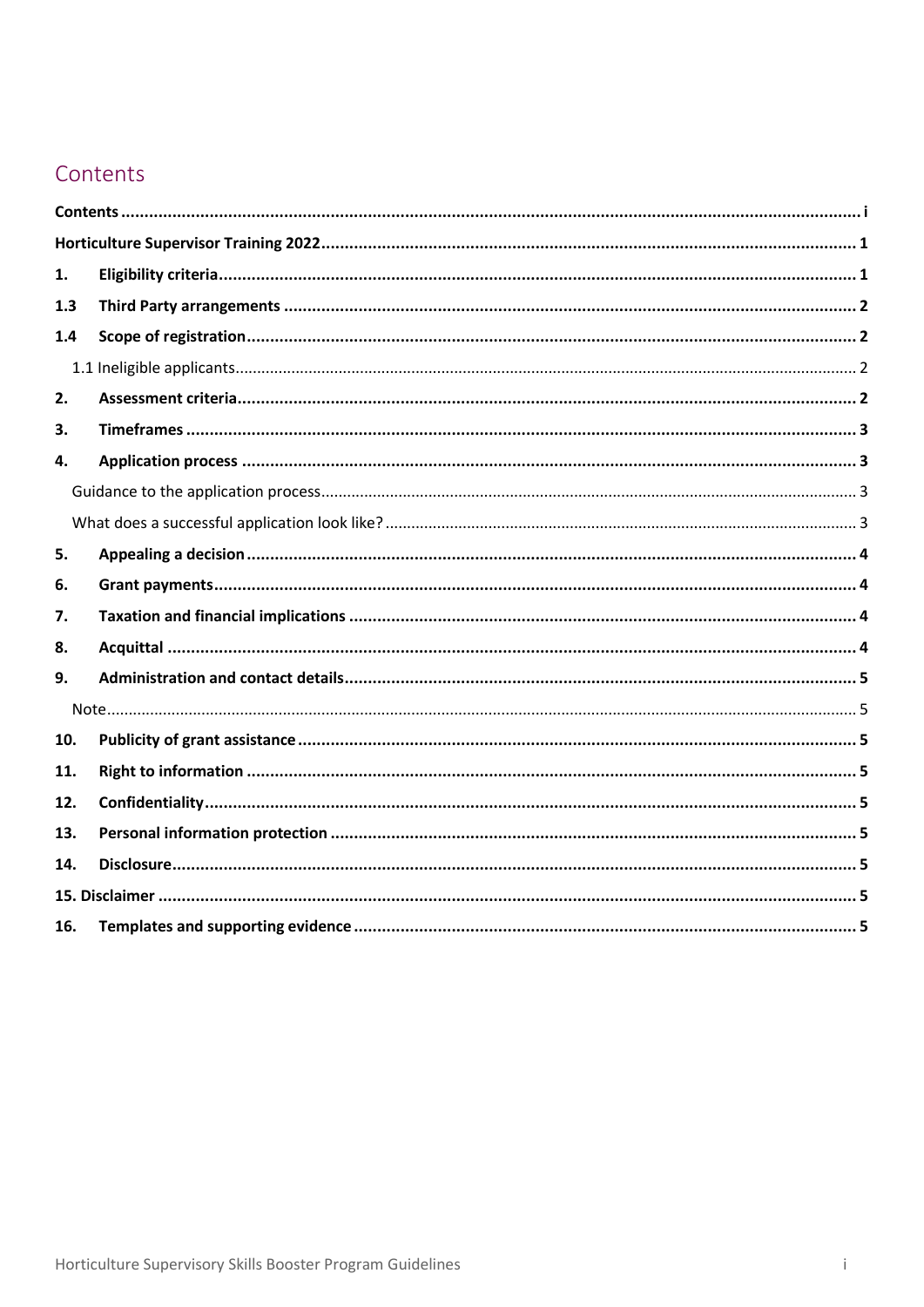# <span id="page-2-0"></span>Horticulture Supervisor Training 2022

The Tasmanian Government has received advice from the Fruit Growers of Tasmania Inc. that the industry requires training in supervisory skills to help business adapt to changes made by the Fair Work Commission to the Horticulture Award that come into place on the 28 April 2022.

This training is needed to increase the total number of supervisors on farms and upskill existing supervisors to handle the increased performance management and reporting requirements that the changes to the Horticulture Award will require.

From 28 April, pieceworkers will need to be guaranteed a minimum hourly wage. A new piecework rate record will need to be provided by employers to workers before they start work and employers must keep a record of the hours pieceworkers work each day and the applicable piece rates for those hours. (A pieceworker is an employee who gets paid by the piece. It's based on the amount the employee has picked, packed, pruned or made.)

Further details about the changes to the Horticultural Award are available a[t Horticulture Award Changes](https://www.fruitgrowerstas.org.au/hort-award-changes-2022/)  [2022.](https://www.fruitgrowerstas.org.au/hort-award-changes-2022/)

To ensure that the Tasmanian Government continues to be responsive to the needs of the Horticultural Industry, up to \$230 000 excluding GST has been allocated to fund an Endorsed Registered Training Organisation (ERTO) to deliver a program consisting of supervisory training units, delivered across 3 regions of the state, for up to 125 students, from the ACH 30620 - Certificate III in Production Horticulture and ACH 30116 Certificate III in Agriculture qualification, as detailed below. This program will cover training, travel and evaluation costs. This program will not support a Recognition of Prior Learning approach. The students learning should be relevant to their job role and be delivered with a practical on-the-job focus.

The units for delivery and endorsed by the Fruit Growers of Tasmania Inc. are:

- AHCWHS301 Contribute to work health and safety
- BSBLDR414 Lead team effectiveness
- AHCWRK306 Comply with industry quality assurance
- AHCWRK305 Coordinate worksite activities

#### **Industry Delivery Needs**

- The duration of the training shall be from June to September 2022, over a 3 to 4 month consecutive period
- The frequency of the training should be at least 6 to 8 sessions i.e. 1-2 full days every 3 weeks
- Additionally, individual one to one support should be provided for 4 hours per unit within 1-2 weeks of group sessions

#### **Horticultural Businesses eligible to have their workers included in the training:**

- Employers must have a physical base and worksite in Tasmania.
	- Employers must be horticultural (or viticultural) businesses.
	- Training places per employer are capped at 4 (but may be subject to negotiation and the discretion of Skills Tasmania).

Employer co-contributions will be in accordance with Skills Tasmania Training Subsidy Policy that can be viewe[d here](https://www.skills.tas.gov.au/__data/assets/pdf_file/0006/343716/Skills_Tasmania_Policy_Statement_-_Tasmanian_Training_Subsidy_Policy.pdf) and which details:

- Employers with fewer than 20 current employees (FTEs) must make a financial co-contribution of 10% of the training cost for workers.
- Employers that have more than 20 current employees (FTEs) must make a financial cocontribution of 20% of the training cost for workers.

|              | South | North & | North- | <b>Total</b> |
|--------------|-------|---------|--------|--------------|
|              |       | East    | West   |              |
| Fruit        | 30    | 25      | 20     | 75           |
| growers      |       |         |        |              |
| Wine         | 11    | 14      | 0      | 25           |
| growers      |       |         |        |              |
| Vegetable    | 9     | 8       | 8      | 25           |
| growers      |       |         |        |              |
| <b>Total</b> | 50    | 47      | 28     | 125          |

Applicants should note that places are allocated in accordance with this table:

## <span id="page-2-1"></span>1. Eligibility criteria

#### **1.1 Endorsed Registered Training Organisation**

Applicants must be an Endorsed Registered Training Organisations (ERTO) in Tasmania at the time of applying. For more details about the endorsement process go to

www.skills.tas.gov.au/providers/rtos/endorsedrtosystem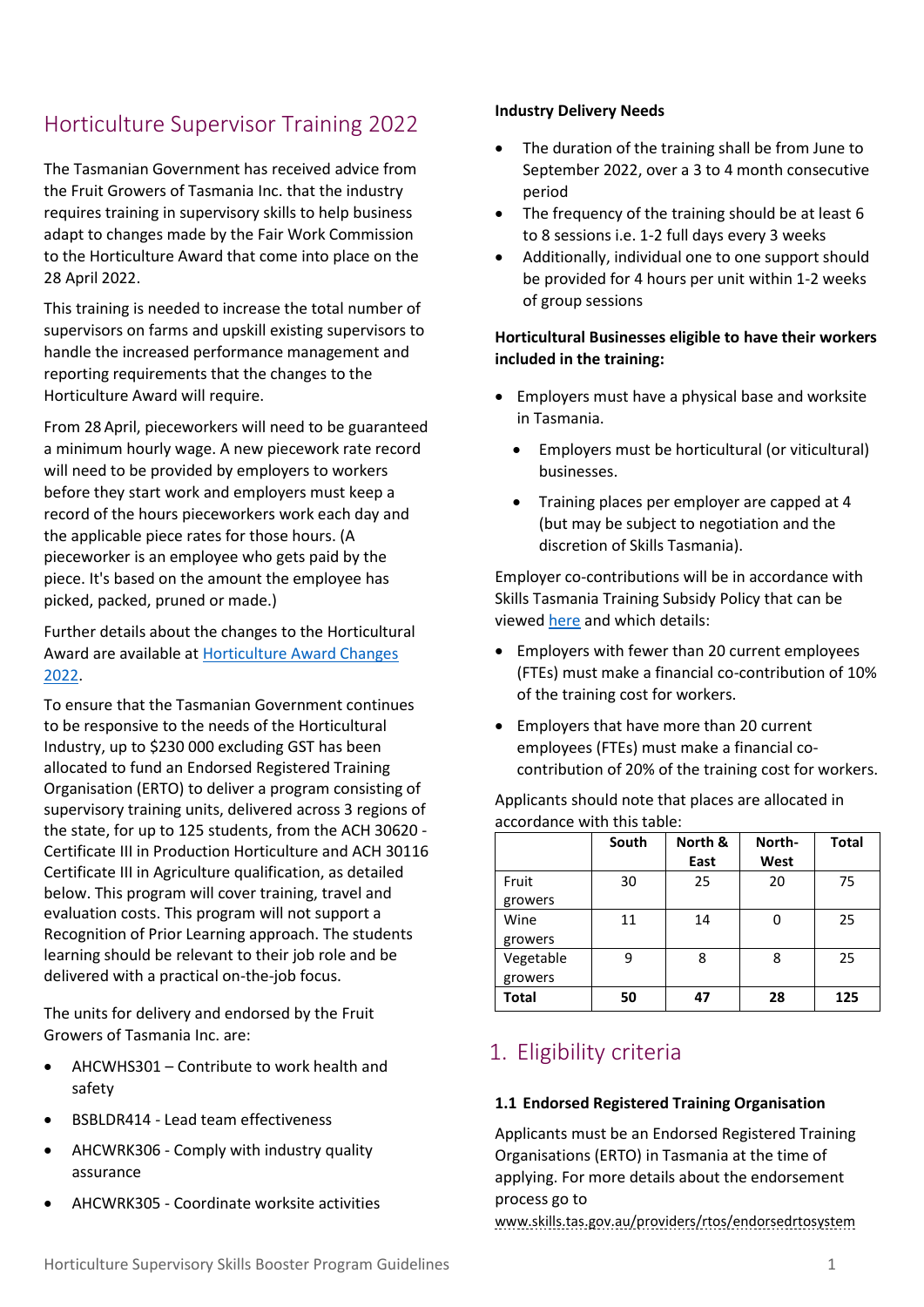#### **1.2 ASQA Registration**

ERTOs must be registered in accordance with the requirements of the Australian Skills Quality Authority (ASQA) to deliver nationally recognised training.

#### <span id="page-3-0"></span>**1.3 Third Party arrangements**

If the ERTO intends to use a third party or parties in the delivery of training or assessment services, ERTOs must comply wit[h ASQA requirements](https://aus01.safelinks.protection.outlook.com/?url=https%3A%2F%2Fwww.asqa.gov.au%2Fnews-publications%2Fpublications%2Fgeneral-directions%2Fthird-party-arrangements-training-andor-assessment-vet-courses&data=04%7C01%7CAndrew.Harris%40skills.tas.gov.au%7Cd0b7b604681347fa610a08d9605721f4%7C64ebab8accf44b5ca2d32b4e972d96b2%7C0%7C0%7C637646749606781026%7CUnknown%7CTWFpbGZsb3d8eyJWIjoiMC4wLjAwMDAiLCJQIjoiV2luMzIiLCJBTiI6Ik1haWwiLCJXVCI6Mn0%3D%7C1000&sdata=QMOU%2Bn1gsyrq9u%2FkG1N%2BiqKpin6MRb%2Bx%2Bziaqe5UGKk%3D&reserved=0) as they relate to third party agreements and provide a copy or copies of current relevant third party agreement/s. The application must also list the third-party contact details and outline the role of the third party in the delivery of the program.

#### <span id="page-3-1"></span>**1.4 Scope of registration**

ERTOs must only submit applications where the identified units of competency are included on their scope of registration for delivery in Tasmania. Evidence that the unit is on scope, or the ERTO has applied to ASQA for the unit be on scope, should be submitted with your application.

#### **1.5 Authorisation to release information**

The ERTO, by its lodgement of the grant application, expressly authorises [ASQA](https://aus01.safelinks.protection.outlook.com/?url=https%3A%2F%2Fwww.asqa.gov.au%2F&data=04%7C01%7CAndrew.Harris%40skills.tas.gov.au%7Cd0b7b604681347fa610a08d9605721f4%7C64ebab8accf44b5ca2d32b4e972d96b2%7C0%7C0%7C637646749606781026%7CUnknown%7CTWFpbGZsb3d8eyJWIjoiMC4wLjAwMDAiLCJQIjoiV2luMzIiLCJBTiI6Ik1haWwiLCJXVCI6Mn0%3D%7C1000&sdata=q34mKe5Lgcz545YwuSVYgHtbE2n3JNc4VYj%2FqEJdAVg%3D&reserved=0) to release information to Skills Tasmania regarding the ERTO's registration status, including the results of any recent audits and subsequent sanctions that may have been applied.

#### **1.6 Financial viability**

ERTOs applying for any Skills Tasmania grants must be financially viable at the time of applying and for the duration of any subsequent grant agreement.

#### **1.7 Agreement to meet conditions and contractual obligations**

By applying, the applicant agrees to meet all the conditions and requirements in the *Department of State Growth (Skills Tasmania) Agreement for all Programs.*

#### **1.8 Skills Tasmania right to amend**

Skills Tasmania reserves the right to amend the grant requirements, obligations, or guidelines at any time prior to the program closing date and the finalisation of the schedule agreement with successful ERTOs.

#### **1.9 Reporting Requirements**

The successful applicant will be required to report training activity data to Skills Tasmania at least quarterly.

The training activity data submitted by the ERTO must be in accordance with the Australian Vocational Education and Training Management Information Statistical Standard (AVETMISS). This section of the Skills Tasmania website provides more information regarding reporting[: How to report training activity](https://www.skills.tas.gov.au/providers/rto/how_do_i_report_my_activity)

A final report will be required that details the student and industry feedback on the training.

#### <span id="page-3-2"></span>1.1 Ineligible applicants

Applicants who cannot apply:

- RTOs who are not an ERTO in Tasmania
- ERTOs who are not scoped or applying to be scoped to deliver the units of competence in Tasmania.

#### <span id="page-3-3"></span>2. Assessment criteria

Eligible applications will be competitively assessed against the criteria set out below.

The assessment criteria are weighted strongly towards supporting jobs, the local community and economy.

The assessment will be based on the level of detail and evidence provided by the applicant for each criterion.

Applicants are strongly encouraged to ensure that all information is included in their application at the time of submission.

Eligibility does not automatically mean a grant will be approved. Only one grant will be offered. Third party arrangements are encouraged.

| <b>Assessment Criteria</b>                                                                                                                               | <b>Weighting</b> |
|----------------------------------------------------------------------------------------------------------------------------------------------------------|------------------|
| 1. Has the demonstrated capacity to<br>deliver the program in the 3 regions<br>of Tasmania                                                               | 10%              |
| 2. Has had previous experience in<br>delivering work health and safety<br>and team management products for<br>the agriculture or horticulture<br>sectors | 10%              |
| 3. Has a knowledge of the Tasmanian<br>Horticulture Industry                                                                                             | 1በ%              |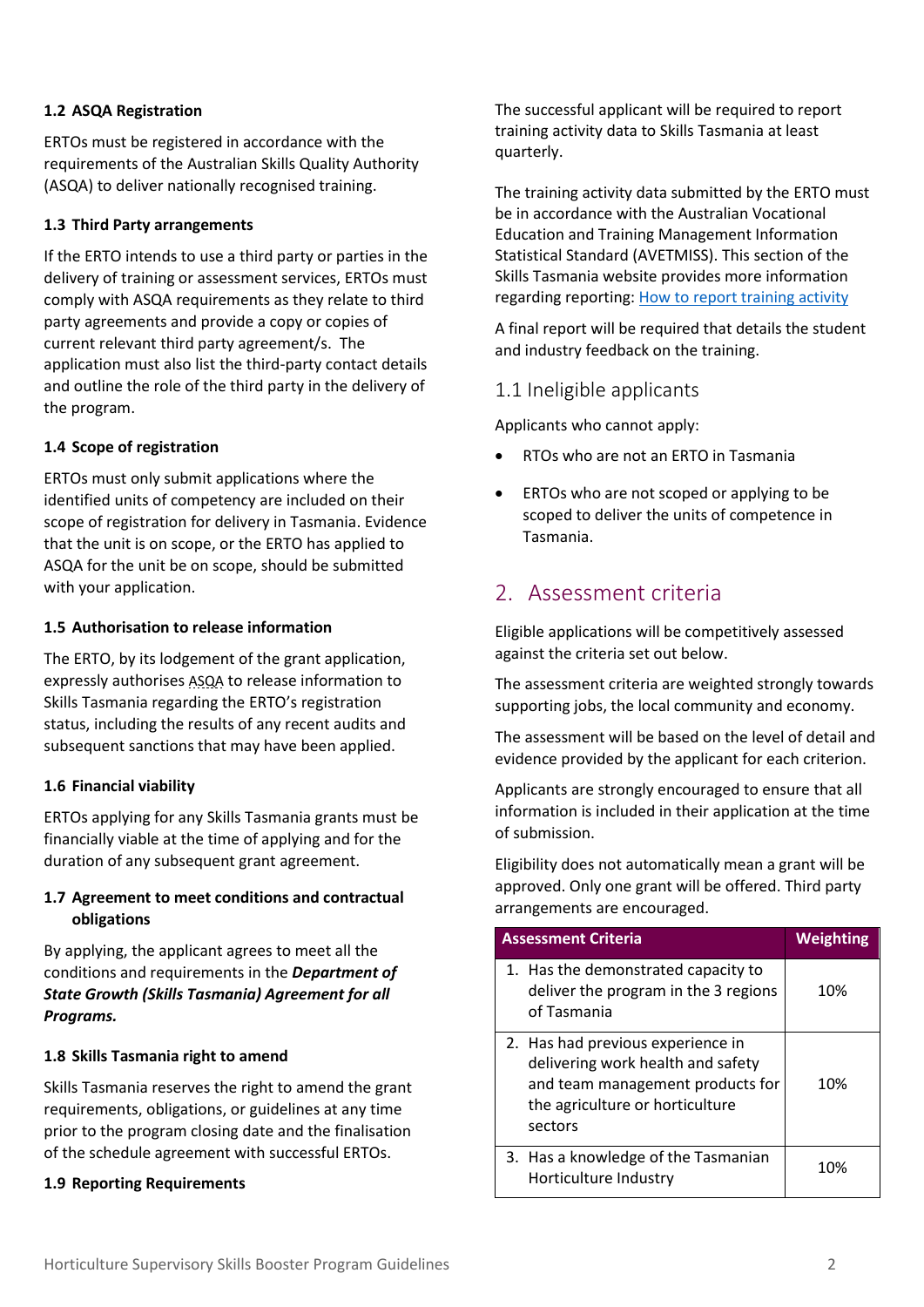| 4. Demonstrates a schedule that<br>meets the timeframe                                                                                                   | 10% |
|----------------------------------------------------------------------------------------------------------------------------------------------------------|-----|
| 5. Has a clear marketing and<br>promotional strategy                                                                                                     | 10% |
| 6. Has a demonstrated approach to<br>tailor training to reflect changes to<br>the Horticulture Award                                                     | 20% |
| 7. Demonstrates the ability to design<br>an engaging delivery strategy that<br>can be delivered to meet the time<br>constraints of industry participants | 20% |
| 8. Value for money including<br>benchmarking against the Skills<br>Tasmania skills calculator for<br>agriculture                                         | 10% |

This grant program will be competitively assessed based on the quality of information provided by the applicant. Ensure all information is included when submitting their application. Note that not all eligible grant applicants will receive funding.

## <span id="page-4-0"></span>3. Timeframes

To ensure everyone has an equal opportunity to apply for a grant, no late applications will be accepted after the closing date and time. If extenuating circumstances are likely to prevent applicants meeting the deadline, applicants must contact us before the grant program closes to discuss options.

Applicants are advised to submit applications well before the closing date and time. This will allow time for applicants to raise any concerns when submitting their application or to ensure they do not get distracted by other matters and miss the cut-off time.

| <b>Description</b>    | Date/time                  |  |
|-----------------------|----------------------------|--|
| Program Guidelines -  | 4th May 2022               |  |
| published for preview | 02:00 pm                   |  |
|                       | 4th May 2022               |  |
| Program opens         | 02:00 pm                   |  |
|                       | 20 <sup>th</sup> May 2022  |  |
| Program closes        | 02:00 pm                   |  |
| Applicants notified   | 10 <sup>th</sup> June 2022 |  |
| (anticipated by)      |                            |  |

During the assessment process the department may, at its discretion, require further information to support or clarify an application, this information must be provided within 3 working days, unless otherwise advised. Failure to provide further requested

information within the timeframe may result in the application being unsuccessful.

All applicants will receive a notification on the progress of their application and, where possible, the outcome of the application by the estimated date above.

## <span id="page-4-1"></span>4. Application process

The Department of State Growth uses an online grants management system called SmartyGrants. This system is easy to use and accessible via mobile phones, tablets, laptops and personal computers.

Applicants without internet access should contact Carol Bracken, carol.bracken@skills.tas.gov.au or 0423255776 promptly to discuss alternative methods for applying.

#### <span id="page-4-2"></span>Guidance to the application process

- *a.* Applicants should read the guidelines carefully before starting an application. The application form will help structure applicant's responses.
- *b.* This is a competitive, merit-based process. Meeting the eligibility criteria will not automatically result in a successful application or grant.
- *c.* There will be no opportunity to change an application or provide further information to support it once it has been submitted. Applicants should, therefore, ensure that all supporting documentation provided is accurate and is attached correctly before submitting.
- *d.* Applicants should complete and lodge an application online via SmartyGrants from the Skills Tasmania websit[e www.skills.tas.gov.au.](http://www.skills.tas.gov.au/)
- *e.* Following the submission of the application via SmartyGrants, applicants will receive an automatic receipt of their application. This receipt will include details of the application and a unique application ID.
- *f.* Applications will be assessed by a panel consisting of departmental staff and one independent business operator from the horticulture industry.
- *g.* Applicants will be advised of the outcome of their application once considered by the panel.

<span id="page-4-3"></span>What does a successful application look

like?

A successful application:

- Is submitted before the closing date and time.
- Meets all aspects of the eligibility criteria.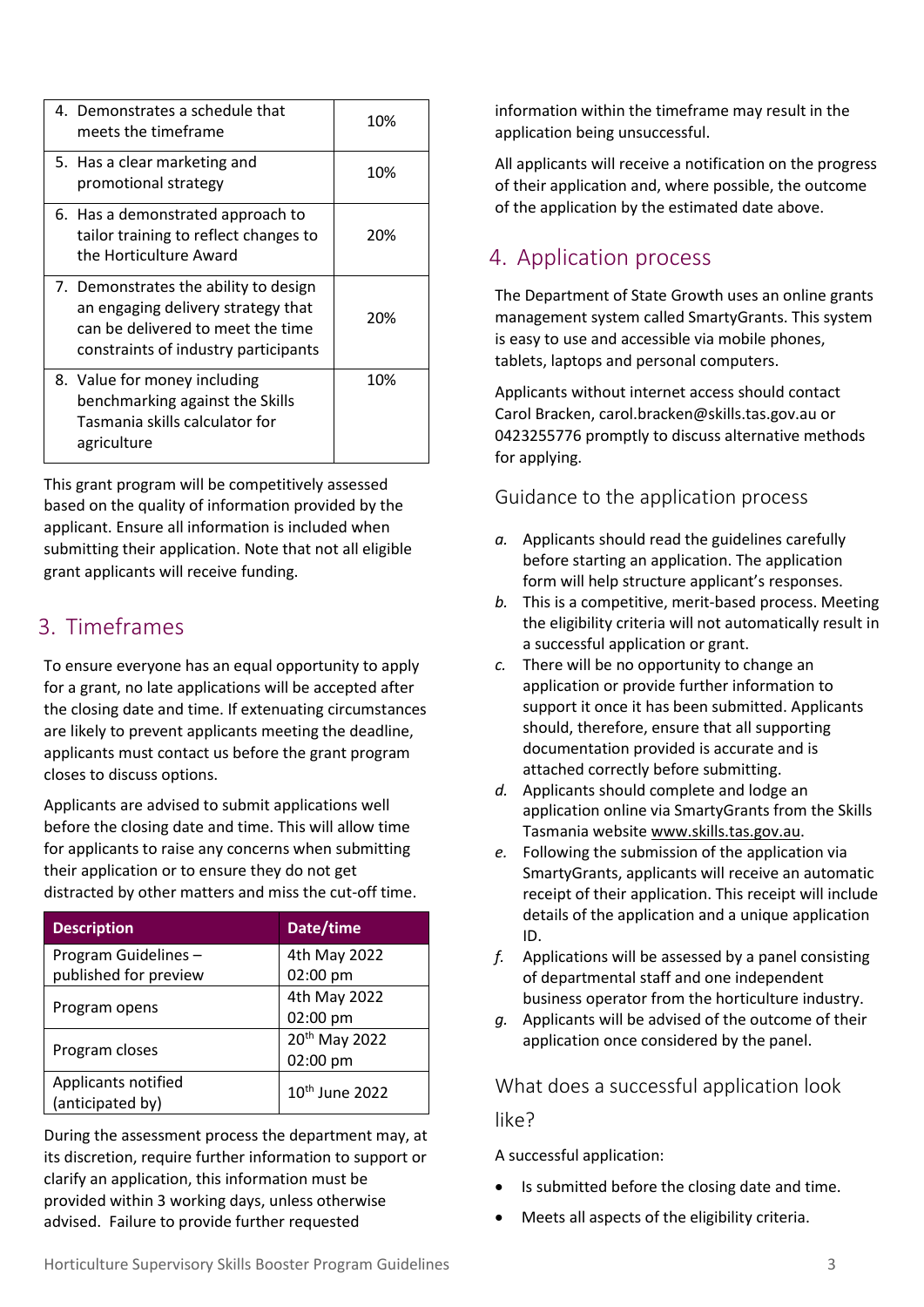- Demonstrates a good understanding of the purpose of the grant program.
- Shows that the activity or project to be undertaken with the grant funding aligns to the purpose of the grant program.
- Has clear well-structured answers to all the assessment criteria questions.
- Contains, where requested, quality documented evidence to support your claims against the eligibility and/or assessment criteria.
- Presents a strong, convincing and competitive case for the proposed project or activity.

## <span id="page-5-0"></span>5. Appealing a decision

The appeals process is designed to ensure that all applicants have been treated fairly and consistently in applying for Department of State Growth grants. The Department will consider appeals relating to administrative process issues in grants management.

All requests must be in writing and should be addressed to Dr Alexis Wadsley, Acting Director, Workforce Development, Skills Tasmania. of the business unit where the application was assessed.

Your request must be received within 28 days from the date of the Department of State Growth notifying you of the decision about your application. For further information about the process, contact Carol Bracken, carol.bracken@skills.tas.gov.au.

### <span id="page-5-1"></span>6. Grant payments

Successful applicants will be asked for their bank account details to process grant payments. This bank account must be in the same name as the individual, business or organisation that applied for the grant. Applicants may be asked to provide a copy of their bank statement or a letter from their bank to confirm their bank account details.

Providing incorrect bank account details may result in funds being paid to an incorrect account. These funds will need to be returned to us before we attempt another grant payment. This process may result in significant delays in funding being received. Additionally, we cannot guarantee that funds paid to an incorrect bank account will be returned to us.

If a grant recipient:

- does not complete the activities or tasks required under the funding agreement,
- does not use any or all of the funding provided,

the recipient will be required to return some or all of the funds to the department.

Similarly, if

- the information provided to us is found to be false or misleading, or
- the recipient's situation changes in a way that prevents completion of the agreed project

the recipient will be required to return some or all of the funds to the department.

Payments to the successful applicant will be made via the Skills Tasmania LAUREL system based on submission of validated AVETMISS learner activity data to Skills Tasmania. 50% of payment will be provided at commencement of learners and 50% of payment will be provided at completion of learners.

## <span id="page-5-2"></span>7. Taxation and financial implications

Grants distributed under the program attract GST. Grant payments to successful applicants, who are registered for GST, are increased to compensate for the amount of GST payable. Where GST applies to the grant funding, a valid tax invoice must be supplied by the successful applicant to the department.

The receipt of funding from this program may be treated as income by the Australian Taxation Office (ATO).

It is strongly recommended that, prior to submitting an application, potential applicants seek independent advice from a tax advisor, financial advisor and/or the ATO, about the possible tax implications for receiving the grant.

Information on invoices can be found on our Business Tasmania website

www.business.tas.gov.au/manage\_a\_business/invoices

## <span id="page-5-3"></span>8. Acquittal

An acquittal is a statement made by a grant recipient confirming that the grant funding was used as per the funding agreement and is a requirement for all Tasmanian Government grants. For the purpose of this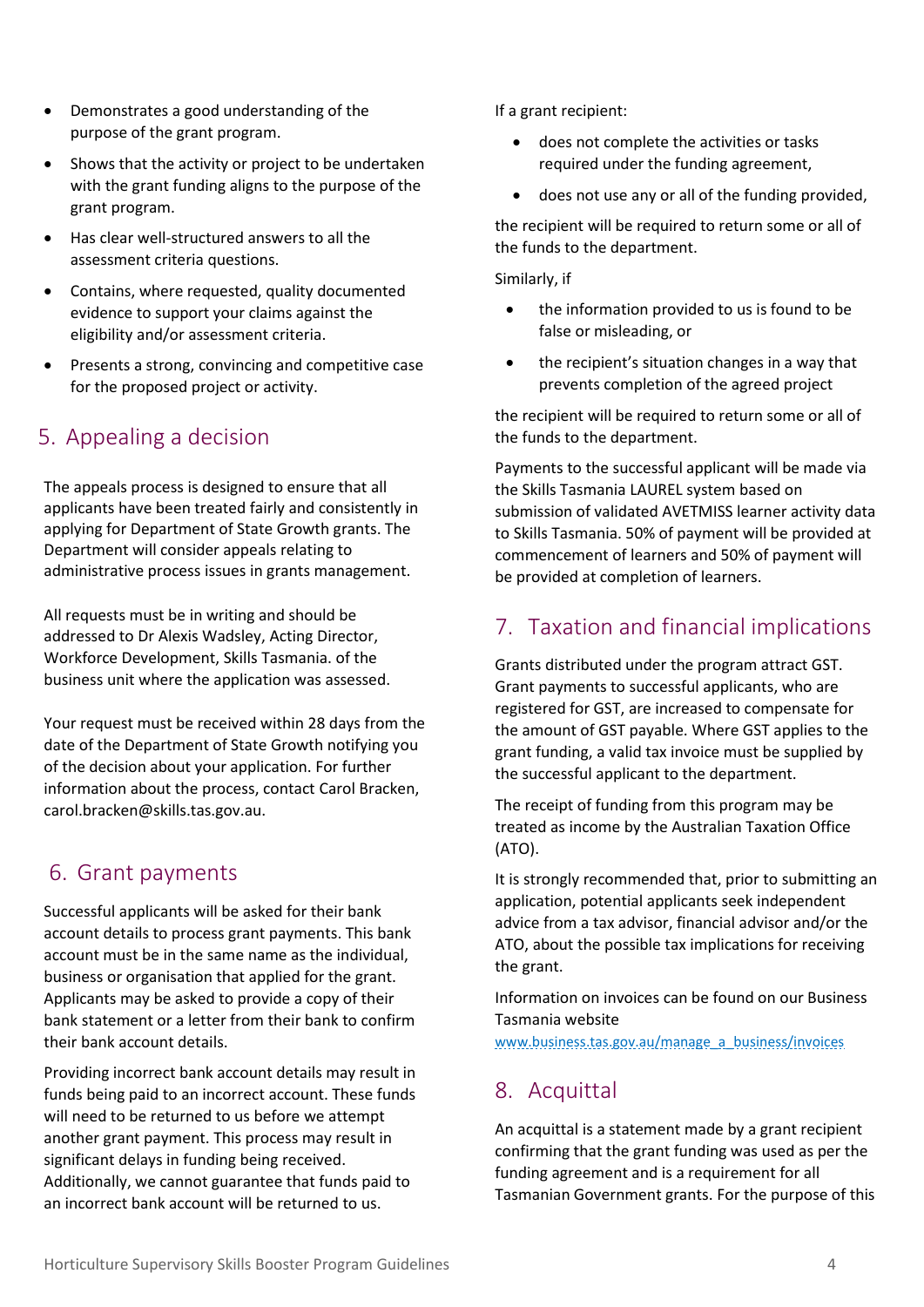program, evidence submitted at the time of claim for payment will also constitute acquittal.

## <span id="page-6-0"></span>9. Administration and contact details

The program will be administered by the Department of State Growth on behalf of the Crown in the Right of Tasmania. Contact carol.bracken@skills.tas.gov.au or on 0423255776.

#### <span id="page-6-1"></span>Note

All applicants must take care to provide true and accurate information. Any information that is found to be false or misleading may result in action being taken and grant funds, if already provided, will be required to be repaid to the department.

# <span id="page-6-2"></span>10.Publicity of grant assistance

The Department of State Growth disburses public funds and is therefore accountable for the distribution of those funds. As part of the accountability process, the department may publicise the level of financial assistance, the identity of the recipient, the purpose of the financial assistance, and any other details considered by the department to be appropriate.

## <span id="page-6-3"></span>11.Right to information

Information provided to the Department of State Growth may be subject to disclosure in accordance with the *Right to Information Act 2009*.

## <span id="page-6-4"></span>12. Confidentiality

The Tasmanian Government may use and disclose the information provided by applicants for the purposes of discharging its respective functions under the Program Guidelines and otherwise for the purposes of the program and related uses.

The department may also:

- 1. Use information received in applications for any other departmental business.
- 2. Use information received in applications and during the delivery of the project for reporting purposes.

## <span id="page-6-5"></span>13. Personal information protection

Personal information will be managed in accordance with the *Personal Information Protection Act 2004*.

This information may be accessed by the individual to whom it related, on request to the Department of State Growth. A fee for this service may be charged.

## <span id="page-6-6"></span>14. Disclosure

The following applies to all successful applicants:

- Despite any confidentiality or intellectual property right subsisting in the grant funding agreement or deed, a party may publish all or any part of the grant funding agreement or deed without reference to another party.
- Please note that all obligations under the *Personal Information Protection Act 2004* (Tas) and the *Privacy Act 1988* (Cwlth) still apply.

## <span id="page-6-7"></span>15. Disclaimer

Although care has been taken in the preparation of this document, no warranty, express or implied, is given by the Crown in Right of Tasmania, as to the accuracy or completeness of the information it contains.

The Crown in Right of Tasmania accepts no responsibility for any loss or damage that may arise from anything contained in or omitted from or that may arise from the use of this document, and any person relying on this document and the information it contains does so at their own risk absolutely.

The Crown in Right of Tasmania does not accept liability or responsibility for any loss incurred by an applicant that are in any way related to the program.

## <span id="page-6-8"></span>16. Templates and supporting evidence

Supporting documents available:

• Skills Tasmania Training cost calculator

Templates available for download, completion, and upload within the SmartyGrants application forms:

• Project Budget

You will also be required to upload evidence of registration of the units on scope and will have the option to upload Letters of Support from third party organisations and a project schedule.